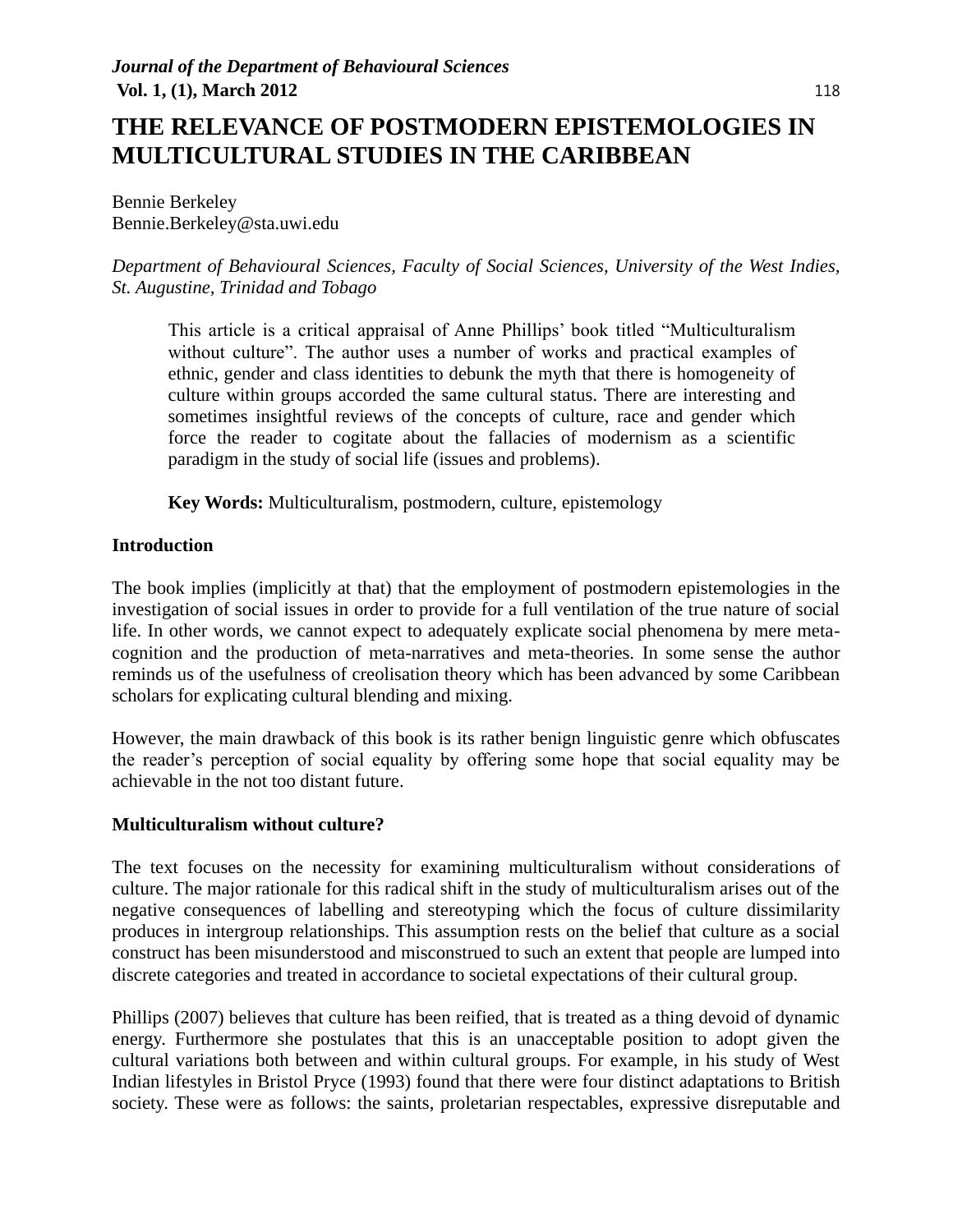the hustlers. Each group responds in its own way either by taking to religion, manual jobs, criminal behaviour or informal sector activity respectively. Phillips' critique of the reification of culture is easily defended by anthropological studies such as this which show that within culture people respond differently to the same (social) stimuli- language and employment practices for instance.

Her proposed solution for this dilemma is placing individuals (not culture or cultural difference) at the centre of analysis. In this way cultural differences which give rise to claims of inequality in housing, education and health, for example, would become less problematic. Put another way Phillips opines that once people become the focus of attention (without regard to culture) then cries of ethnic and racial discrimination would be greatly minimized.

In addition, a multidisciplinary perspective from a cross section of the social sciences is proffered in this case. This would ensure that we take account of a number of perspectives from the social sciences (e.g. sociology, psychology and politics etc.) in cultural discourse.

Her critique of multiculturalism finds some support from at least two European leaders (the UK and Germany) who denounce multiculturalism as a failed state project. For instance German Prime Minister, Merkel blames the policy of multiculturalism for the rise of attacks against Islam. (Cudjoe 2011) Furthermore Cudjoe (2011) himself berates the Government of Trinidad and Tobago (GOVTT) for its establishment of a Ministry of Multiculturalism. Cudjoe (2011) quips that it is inconceivable that the pursuit of multicultural goals will not be inimical to the development of the very thing which it seeks to attain-the assimilation of diverse cultural segments into a society based on mutual respect for one another. In fact it may accentuate group difference rather than promote social consensus and inter-ethnic/group cohesion.

While the other five chapters reinforce the main issue, it is the first chapter which perhaps is the most significant in cementing the reader's perception of the inappropriateness of previous studies which make the foible of over concretizing culture. The chief exegesis of this text is, in some way, its stark resemblance to the notion of creolisation propounded by Brathwaite (1971). In particular the feature of interculturation, that is, the development of a Creole culture as a result of the inter-penetration of two major cultural systems (of European and African heritages) is well worth noting. In all fairness to Phillips (2007) we cannot say that her arguments are directly congruent with those of Brathwaite (1971). However, she makes a point which creolisation theory has long since made that culture has been objectified to the extent that it makes for the categorization of cultural groups into hard categories which seem to be at odds with one another.

One feature of this text is that it is written in large part from a feminist perspective despite its reliance on a wide range of theories (anthropological, political and law) outside its ideological remit.

However, the reader is not over convinced that this theoretical triangulation and multiple etiological approach has done enough to detract readers opposed to feminism from attacking Phillips' (2007) stand on equality. Her optimism is commendable but remains a utopian dogma as much as Marx's communist utopia has. Phillips (2007) makes equality seem palpable and achievable. However, many do not share this optimism given the failure of capitalist modes of production to promote systems of governance compatible with different variations of socialism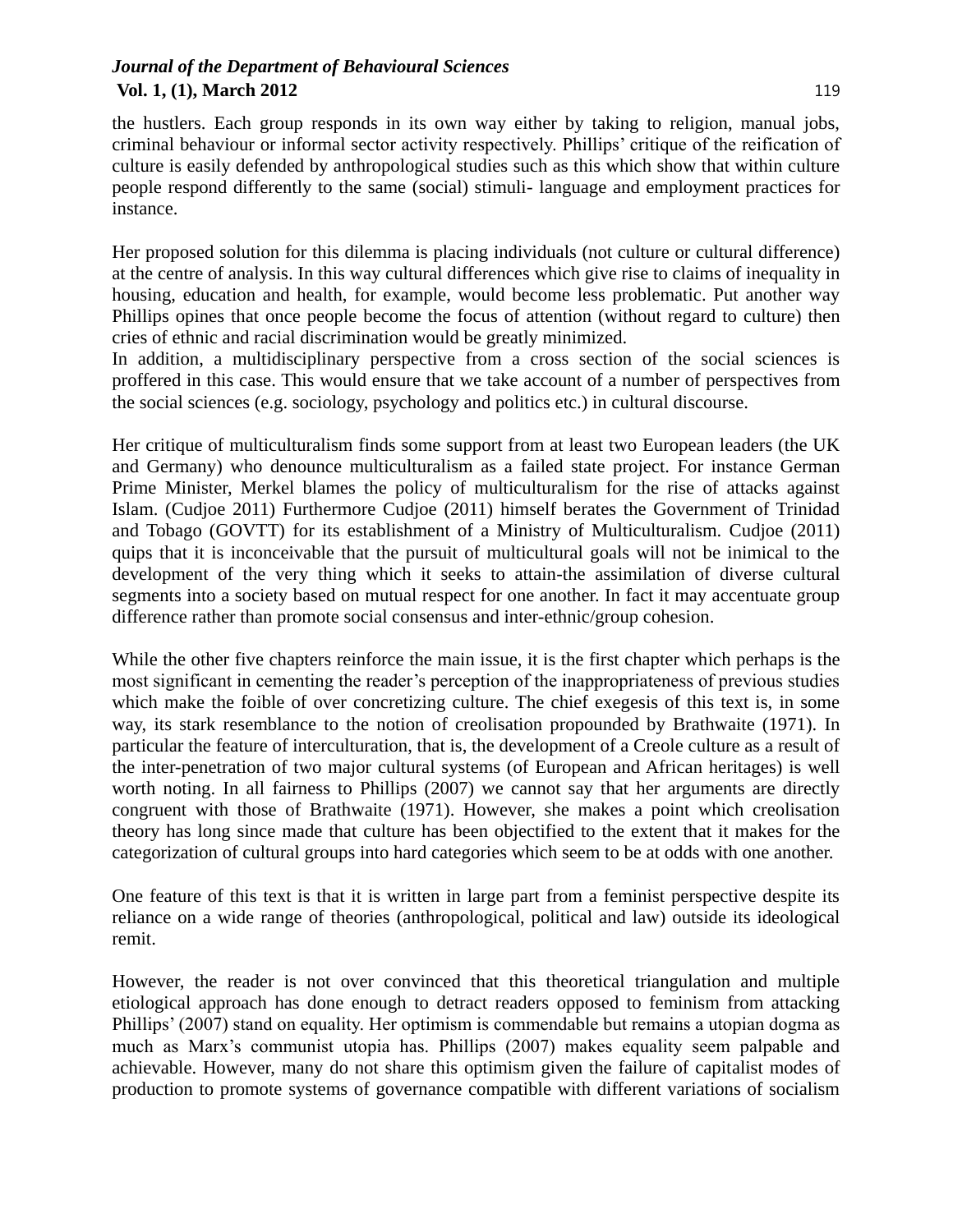far less communism.

An examination of the Millennium Development Goals (MDGs) is a case in point. The fact that in 2000 many smaller countries (after centuries of global capitalism) still experienced widening income gaps between their rich and poor, high infant and maternal mortality, relatively low literacy rates (less than 80percent) is adequate testimony to the fact that equality for all may be difficult to attain. Functionalist pessimism of the inevitability of inequality must be acquiesced here. The ensuing quote is a fitting example of this argument:

Discussions have begun on replacing the millennium development goals (MDGs), the world's framework for fighting poverty. But that fight has not been going as well as it should. Global poverty statistics can be deployed in all kinds of ways, but the essential story of the last 15 years has two elements. Hundreds of millions have been lifted out of poverty. Yet more people – about a billion – live in extreme hunger than ever before. We are entering a new age of inequality, especially within countries and especially in the emerging powers. (Guardian, 2011)

The case of cooperative socialism in Guyana is a fitting example of the failure of equality policy especially if they are not implemented with the greatest sincerity. Hope (1973) claims that the basic principle of Burnham's cooperative socialism of 1970 was equitable income distribution and participation in decision making. Despite the significant economic and social differences between Guyana and developed societies in North America and Europe, the point cannot be underestimated that equality is attainable for all groups in all societies.

With respect to gender equality in the US Faludi (1991) identifies a number of ways in which women's employment and familial advancements are countered by male antagonism and deep personal suffering in the form of neuroses and trembling hands and depression.

One significant analytical tool emergent from Phillips' (2007) work on multiculturalism without culture is its implication of a useful framework of postmodern trajectory for analysing cultural and racial diversity in Caribbean societies such as Trinidad and Guyana. Based on M.G. Smith's (1974) work it is argued that these are plural societies since they comprise a medley of peoples who mingle and mix but do not combine. (Furnivall 1948). While everyone (Stone 1973; Leon and Leons 1977) does not support Smith (1974) the relevance of issues of multiculturalism to sociological theorizing in societies such as these (Trinidad and Guyana) must be acknowledged. In favour of Brathwaite's (1975) cultural pluralism which sees the gradual adoption of achievement universalistic model in Trinidad, we advocate that social relations in multicultural societies can be studied using a postmodernist paradigm. This would enable the deconstruction of ethnic relations in society without recourse to meta-cognition. In other words, hypothetically speaking people will be understood as individuals within their own rights devoid of the cultural and theoretical flippancy which lumps groups of individuals together in the name of grand theorization. For instance in the US the term minority is applied some segments (Hispanics, Latinos and Blacks) who are not culturally homogeneous. In Trinidad and Tobago for instance Mustapha (2007) suggests that because of syncretism all Afro Trinidadians are not the same in terms of religious practices; there are Christians, Shango Baptist and Shouter Baptist divisions among them. For this reason Phillips' suggestion (the disbanding of multicultural policies and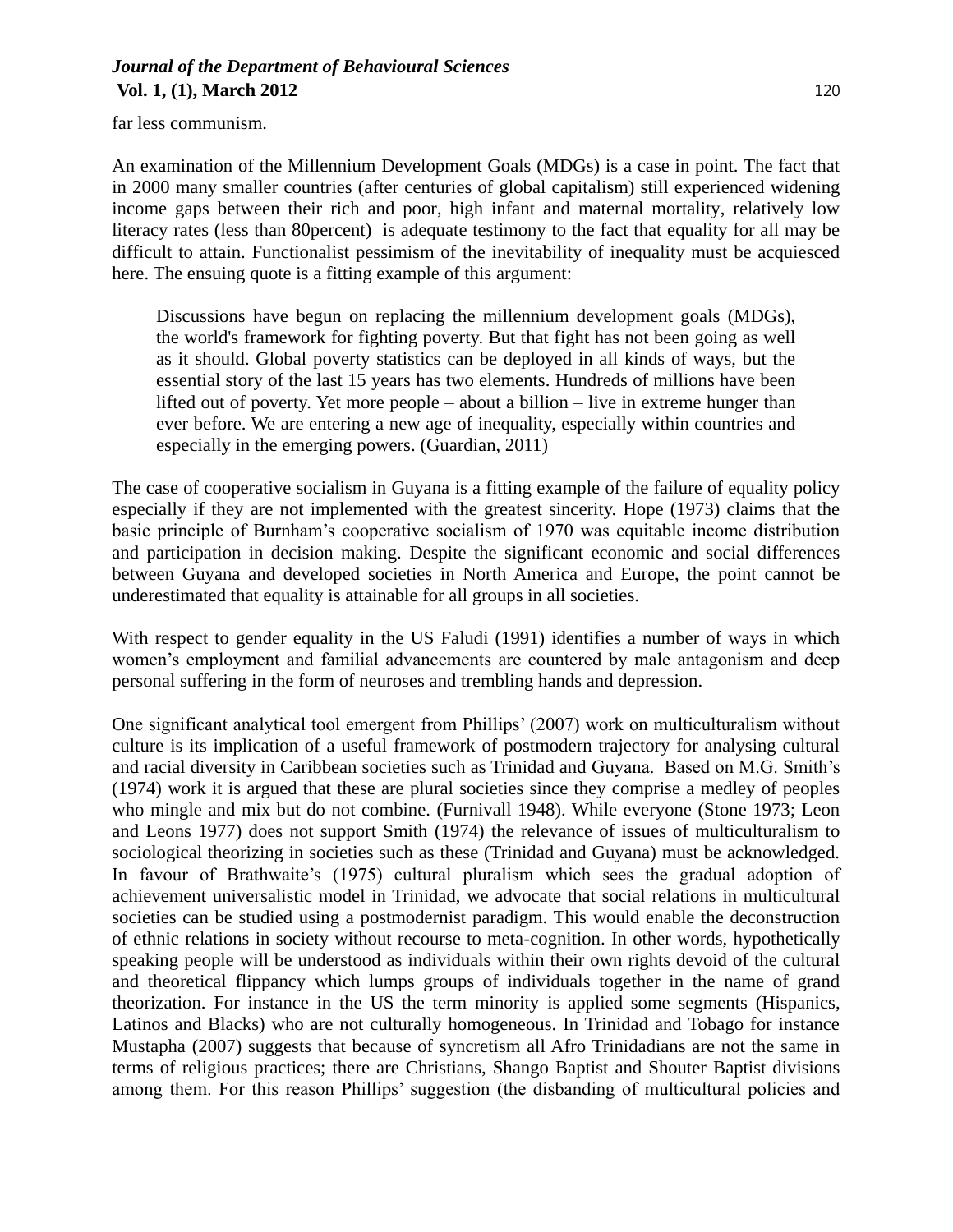practices) is worth scrutinizing.

At first glance the title of the book Multiculturalism without culture draws the reader into an a priori falsity that the writer is attempting to go too far in her discourse by taking culture out of multiculturalism. In effect the only way to arrive at a conclusion about Phillips' (2007) intent is to read the book which will clarify any initial misconception.

In her critique of multiculturalism Phillips (2007) goes about it in a rather academic but creative manner. However there is need for her to step back and adopt a stance that is slightly more pragmatic as is suggested in the ensuing statement:

However, there is a considerable degree of confusion about 'multiculturalism,' because official government definitions have been changed regularly to portray the policy as being 'all things for all people.' Initially, multiculturalism highlighted the 'rights' of ethnic Australians. It has also come to be associated with affirmative action policies in favor of ethnic minorities and been used to describe cultural and ethnic diversity. (Rimmer 1992; 1)

Rimmer (1992) is not as pessimistic about the fate of multiculturalism as is Phillips. However, he emphasises, more than she does, the idea that it is the manner of its conceptualisation and implementation that may be causally related to all the problems which (especially) tend to depict minorities as inferior to "mainstream" cultural groups such as middle class whites in white based societies. Despite my criticism of Phillips' view of multiculturalism I may have gone too far in saying this for she perceived it as capable of promoting ideal ends for women and minorities once carefully managed.

While her point is well taken that groups of people in modern times ought to be treated equally the issue of equity must also be included in her discursive appraisal of the two aspects of multiculturalism: the theoretical and the practical. The notion that equality is desirable above al is a fallacy and must be subsumed by the philosophy of giving every one opportunity commensurate with their position in life. Much depends on the society in which cultural differences determine people's access to limited resources. By contrast in Trinidad multiculturalism is promoted as an ideal entity since it is believed to promote the ideology of an equal place for everyone in terms of education, employment, housing, and health and in general life chances on the whole.

I am rather loath to add to the chorus of dissenting voices of Caribbean critics who ascribe labels such as Eurocentric to works constructed by white or European based writers. This is unnecessary since Phillips (for the most part) appears to be culturally relative or neutral in her treatise of the subject. Upon reading the book it became quite clear that it provided ample opportunity to evaluate the state of social theorising in the Caribbean (especially the more culturally diverse ones such as Trinidad and Guyana). Phillips has brought me to muse deeply about the true nature of Caribbean social structure as to whether there are one or multiple structures owing to culturally diversity.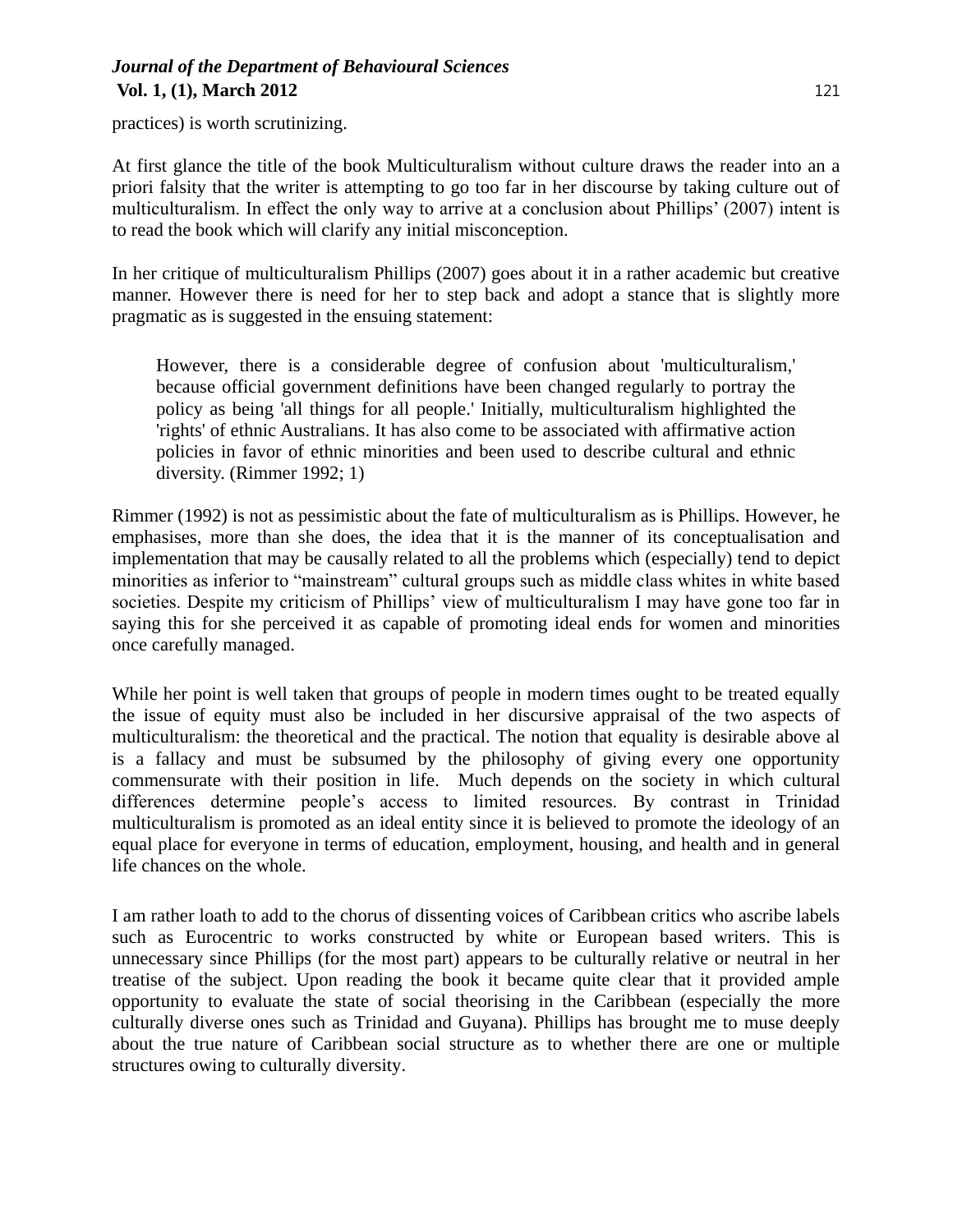I conclude that Multiculturalism without culture is an excellent text that makes for interesting reading and should be a great resource for teachers and all other persons interested in the study of culture and cultural anthropology.

**Author Bio:** *Dr. Bennie Berkeley has twelve (12) years' experience as a lecturer in Education and Sociology at the University of the West Indies, St. Augustine. He has written two books and has published articles on topics in pedagogy, general sociology and history. Currently his research interest is in inequality in income, wealth and education in Trinidad and Tobago*

#### **REFERENCES**

- Brathwaite, Edward, K. 1960. *The Development of the Plural Society in Jamaica 1770-1820*. California: University of California Press
- Cudjoe, Selwyn. 2011. *The Limitations of Multiculturalism*. Trinidad and Tobago News. www.trinidadandtobagonews.com/blog/?p=4956 (// accessed October 19 2011)
- Faludi Susan (ed.) 1991. *Backlash: The Undeclared War Against American Women*. New York: Doubleday

Furnivall, John S. 1948. *Colonial policy and practice: a comparative study of Burma and Netherlands India* (New York: New York University Press

- Harding, Sandra. 1991. *Whose Science? Whose Knowledge? Thinking from Women's Lives*. Cornell University Press.
- Hollander, Paul. 2009. *Reflections on Communism Twenty Years after the Fall of the Berlin Wall*. Center for Global Liberty and Prosperity No. 11, November 2009

Hope, Kempe, R. 1973. A note on cooperative socialism in Guyana. Annals of Public and Cooperative Economics [Volume 44, Issue 3,](http://onlinelibrary.wiley.com/doi/10.1111/apce.1973.44.issue-3/issuetoc) 233–240, (July) 1973

- Jameson, Fredric. 1991. *Postmodernism, or, the cultural logic of late capitalism*, Durham, NC: Duke University Press
- Leon, Madeline and Leons William. 1977. The Utility of Pluralism: M.G. Smith and Plural theory. *American Ethnologist*: Vol 4, no 3 (August) 1977.

Mustapha, Nasser. 2007. *Sociology for Caribbean Students*. Kingston: Ian Randle, 2007.

- Phillips, Anne. 2007. *Multiculturalism without Culture*. Princeton: Princeton University Press
- Pryce, Ken. 1993. *Endless Pressure: a study of West Indian lifestyles in Bristol*. London: Bristol Classical Press